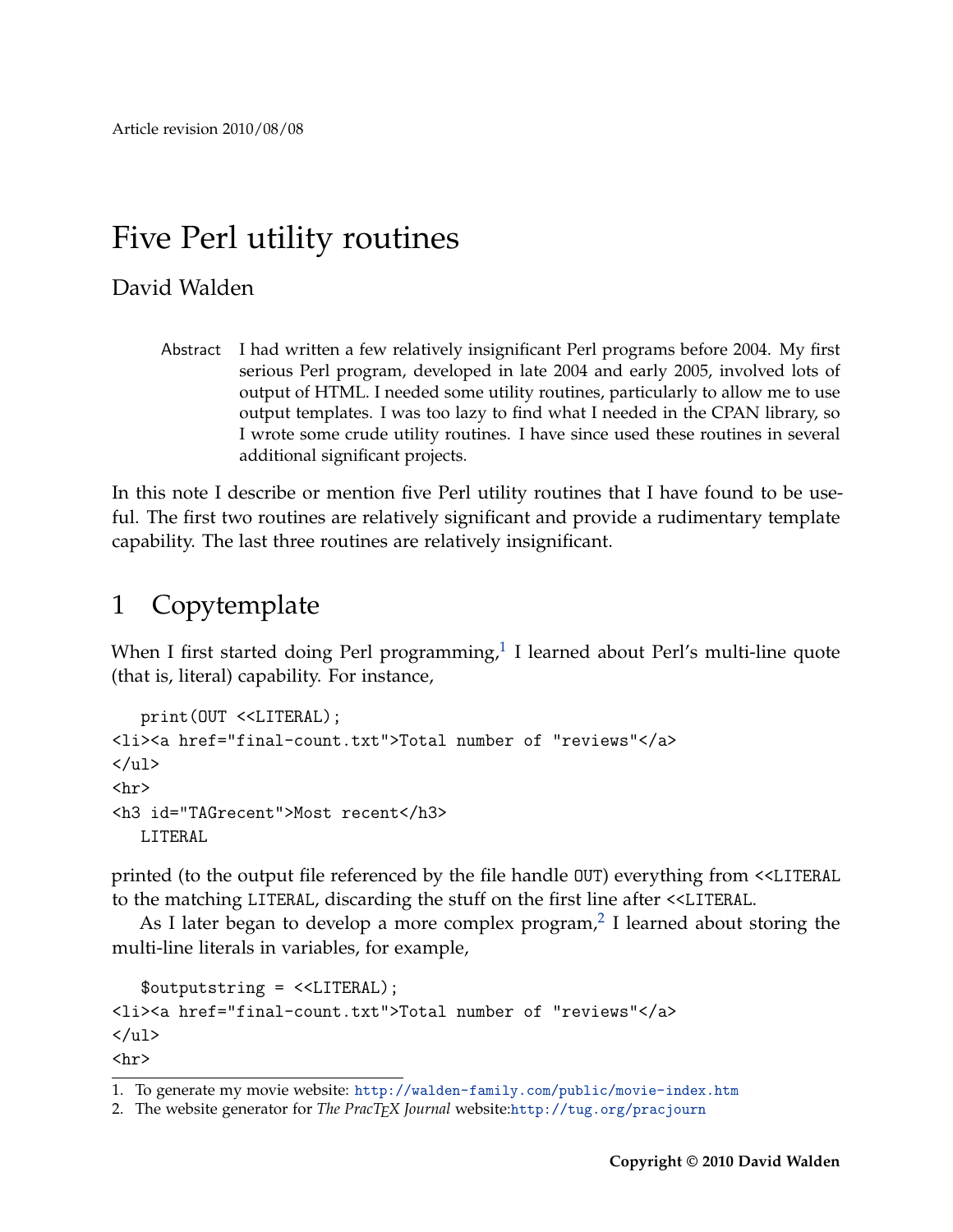```
<h3 id="TAGrecent">Most recent</h3>
   LITERAL
  print(OUT,$outputstring);
```
In this way I could reuse a multi-line literal without having to insert it in my program multiple times.

I soon wanted the ability to insert different values for parameters into such multi-line literal strings each time I output one. For instance, in the program that generates the TUG Interview Corner, $^3$  $^3$  I need to output some HTML for a link to the interview, the name of the interviewee, and the date the interview was completed for each interviewee in a chronological list of interviewees. Thus, I defined a template as follows, $4\overline{ }$  $4\overline{ }$ 

```
##1## file name
##2## interviewee names
##3## date
$CHRONENTRY = <<'HTMLTEMPLATE';
<li><a href="##1##">##2##</a> (interview completed ##3##)
HTMLTEMPLATE
```
where the parameters to be filled in when the template is used are defined by strings of the form ##2## (for the second parameter in this example).

I also defined a subroutine named Copytemplate which is called with an output file handle, the name of a variable containing a template, and the three (in this case) parameters being fed to the template, for example,

```
Copytemplate(OUT,$CHRONENTRY,"walden.html","Dave Walden","2006-09-20");
```
The routine Copytemplate is shown in the file [http://walden-family.com/public/](http://walden-family.com/public/texland/perl-common-code.txt) [texland/perl-common-code.txt](http://walden-family.com/public/texland/perl-common-code.txt)<sup>[5](#page-1-2)</sup> Take a look at it. Using an unlikely-to-be-otherwiseused character string (i.e., ##i##) to indicate parameters in the template was easier than attempting something more sophisticated such as named variables. Also, having a max-imum number of parameters be explicit in the subroutine was the easiest approach.<sup>[6](#page-1-3)</sup>

In fact, when I call this subroutine for the \$CHRONENTRY template in the Interview Corner website generation program, I call it in a loop with three variables holding the information for each interviewee in turn:

<span id="page-1-0"></span><sup>3.</sup> http://tug.org/interviews

<span id="page-1-1"></span><sup>4.</sup> The first three lines are Perl comments lines to remind me of the order of parameters in uses of the template. Conveniently my notation for template parameters overlaps with Perl's notation for comments. 5. All five of the utility routines I will be talking about in this note are in that file.

<span id="page-1-3"></span><span id="page-1-2"></span><sup>6.</sup> As I said, in the abstract, I was too lazy to look up a capability for templates in CPAN; in fact, I had never used any existing template capability for any programming language. Thus, my way of thinking about templates was more or less like thinking about a simple macro processing system except that, instead of invoking defined macros by name, I call a macro evaluator with the name of the macro being invoked and the macro's call-time parameters.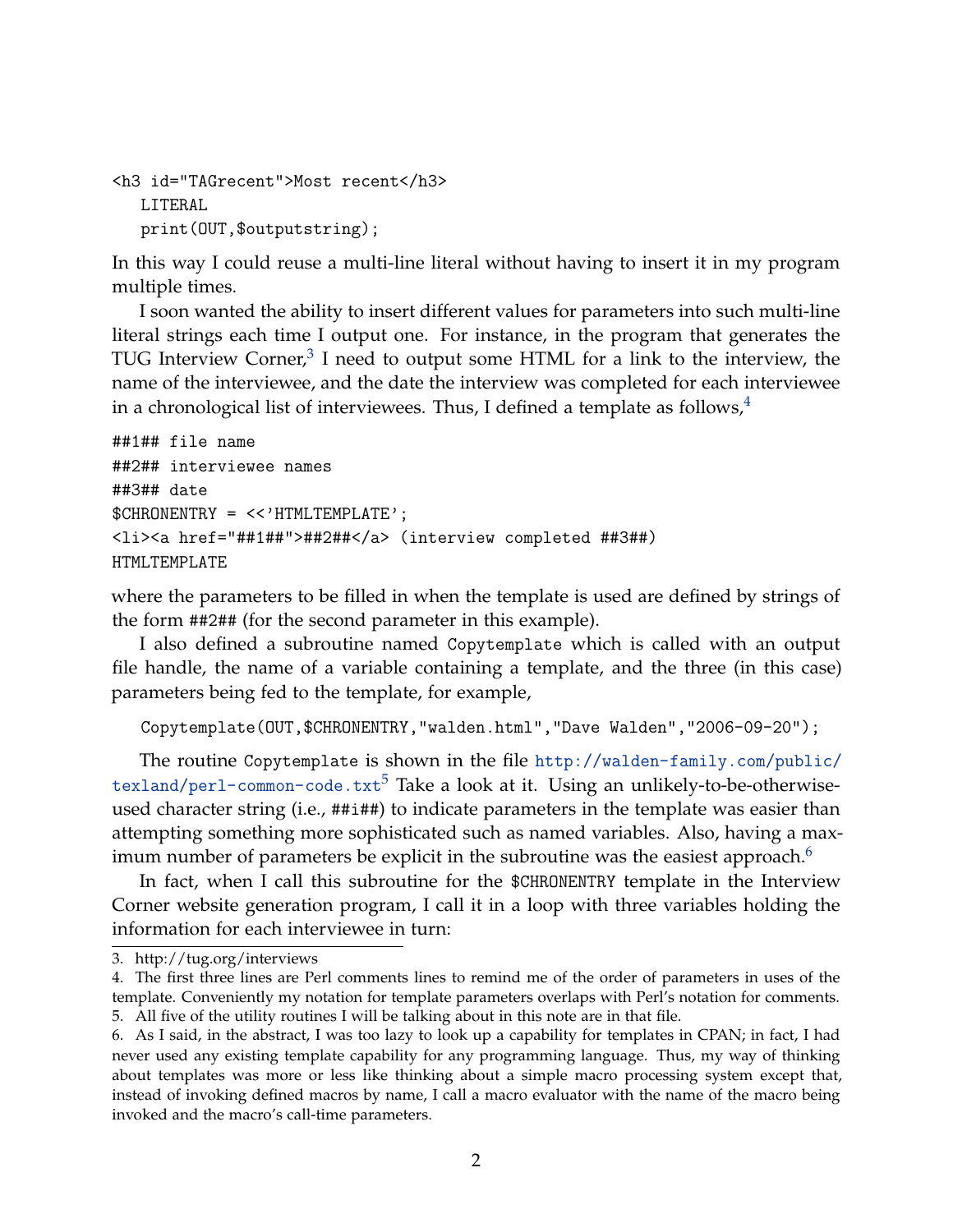Copytemplate(OUT,\$CHRONENTRY,\$record[1],\$record[3],\$record[2]);

You can see the HTML that results from using this and other templates at [http://tug.](http://tug.org/interviews/ordered-list.html) [org/interviews/ordered-list.html](http://tug.org/interviews/ordered-list.html)

A number of additional templates (but not all) for the Interviews website are show in the file <http://walden-family.com/public/texland/perl-htmltemplates.txt>

## 2 Rptovertemplate

The next routine at <http://walden-family.com/public/texland/perl-common-code.txt> is Rptovertemplate which stands for "repeat over template." A use of Rptovertemplate might look as follows:

my \$newtemplate=Rptovertemplate(\$LEFTCOLUMNSTUFF,'(.\*)\[1\[(.\*)\]1\](.\*)',\@staff); Copytemplate(OUT,\$newtemplate,\$WIDTH,\$firstbio,\$firstname,\$firsttitle);

Unlike Copytemplate which does parameter substitutions as it does output, the routine Rptovertemplate does parametet substitutions as it copies a template into another variable (as in the first line of code above); from there it can be output with Copytemplate (as in the second line of code above). The template \$LEFTCOLUMNSTUFF used in the twoline example above is shown in Appendix A, and you can see the result of the two-line example in the left column at <http://tug.org/pracjourn>

Look in parallel at the \$LEFTCOLUMNSTUFF template, the resulting web page, and the two lines of Perl above that assign a value to \$newtemplate and then call Copytemplate with \$newtemplate as one of the parameters. In particular, for instances of strings of the form ##2##, !!3!!, etc., in the \$LEFTCOLUMNSTUFF template.

The line in the \$LEFTCOLUMNSTUFF template

```
<td valign="top" width="##1##%" rowspan="2">
```
says to fill in the value of \$WIDTH, a column width percentage, into the HTML as Copytemplate outputs the template as modified by Rptovertemplate.

Now look at the following lines in the \$LEFTCOLUMNSTUFF template:

```
<b><a href="people/##2##">##3##</a>##4##<br></b>
[1[<a href="people/!!1!!">!!2!!</a>!!3!!<br>]1]
```
These turns into the following HTML:

```
<b><a href="people/lcarnes.html">Lance Carnes</a>, editor<br></b>
<a href="people/kchristiansen.html">Kaja Christiansen</a><br>
<a href="people/pflom.html">Peter Flom</a><br>
```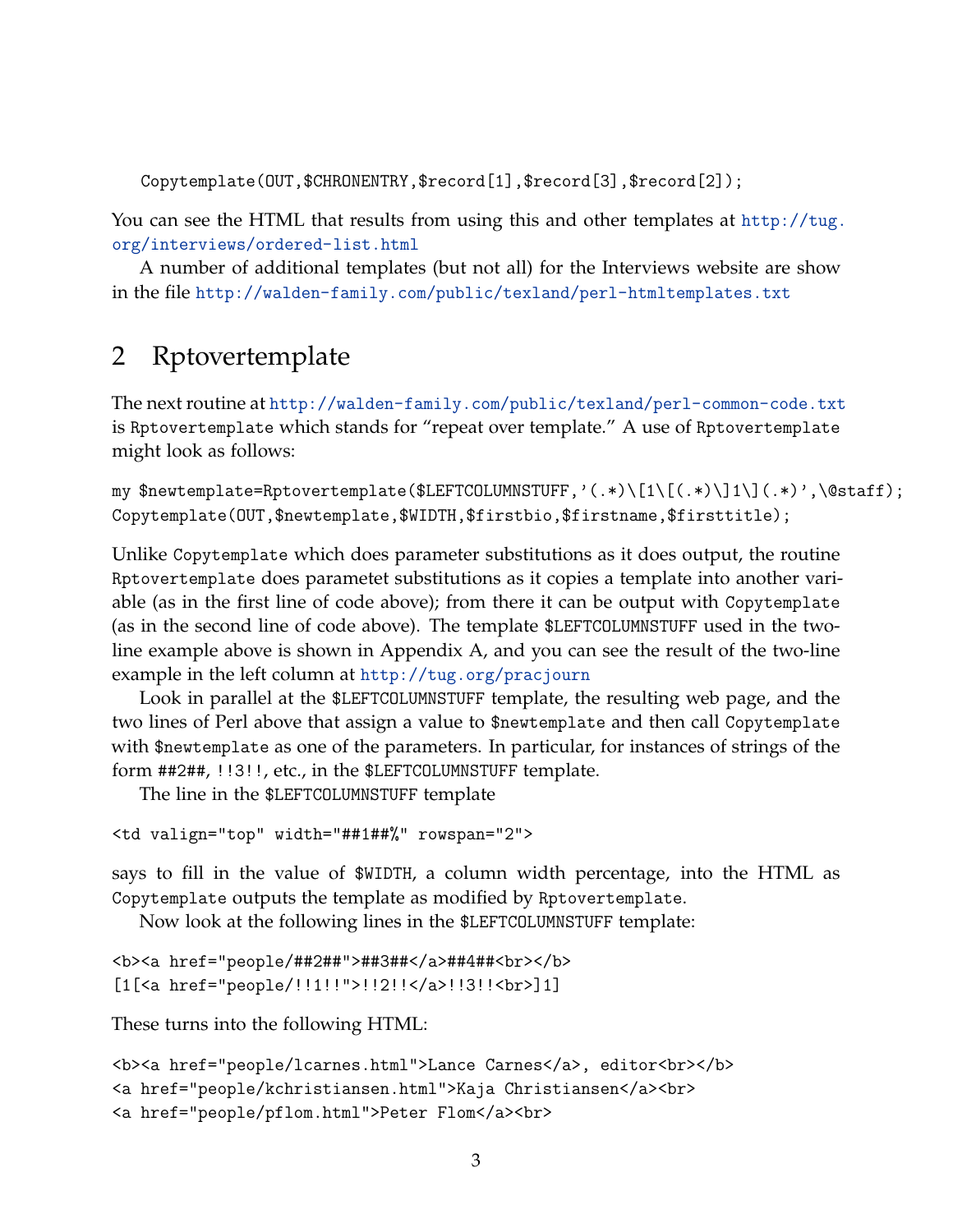```
<a href="people/hhagen.html">Hans Hagen</a><br>
<a href="people/rlaakso.html">Robin Laakso</a><br>
<a href="people/tmiller.html">Tristan Miller</a><br>
<a href="people/tnull.html">Tim Null</a><br>
<a href="people/aogawa.html">Arthur Ogawa</a><br>
<a href="people/speter.html">Steve Peter</a><br>
<a href="people/yrobbers.html">Yuri Robbers</a><br>
<a href="people/wrobertson.html">Will Robertson</a><br>
```
This is done as follows. First the website generation program reads in a file containing the raw information on the editorial board. The contents of this file are:

```
#This is the staff list file for PracTeX
Lance Carnes|lcarnes.html|, editor|y
Kaja Christiansen|kchristiansen.html||n
Peter Flom|pflom.html||y
Hans Hagen|hhagen.html||n
Robin Laakso|rlaakso.html||y
Tristan Miller|tmiller.html||y
Tim Null|tnull.html||y
Arthur Ogawa|aogawa.html||y
Steve Peter|speter.html||y
Yuri Robbers|yrobbers.html||y
Will Robertson|wrobertson.html||y
#order the list in the order you want the names displayed
#vertical bars separate fields
```

```
#field 0 = name; field 1 = filename of bio in people directory; field 2 = title;
#field 3 = y or n for having written for journal
#separate multiple authors with "and"
```
(Ignore for for the purposes of this note the fourth, "y"or "no", field in the above data.) The website generation program parses that content into a list named @staff where each element in the list has three subelements, one each for the person's name, the name of the HTML file about the person in the people directory, and the person's title if any (although the file name and person name are reversed in order as they go into the @staff list). The data for the first person in the @staff list is removed and substituted in the HTML being output via the last three parameters of the Copytemplate call:

Copytemplate(OUT,\$newtemplate,\$WIDTH,\$firstbio,\$firstname,\$firsttitle);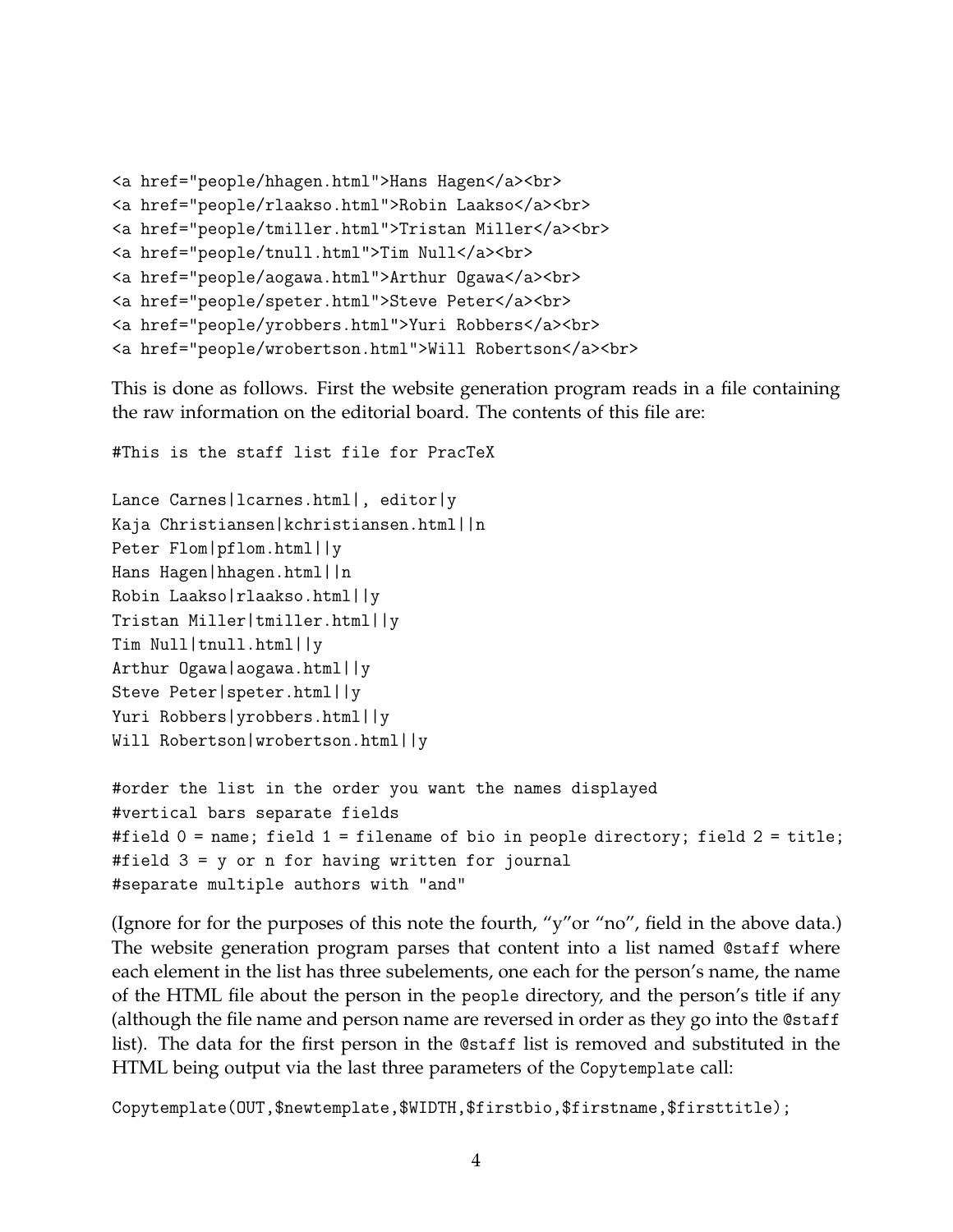This first person is handled separately because the HTML for this person includes making the entry be in bold type.

The rest of the staff list (in @staff) is passed into the routine Rptovertemplate as follows:

my \$newtemplate=Rptovertemplate(\$LEFTCOLUMNSTUFF,'(.\*)\[1\[(.\*)\]1\](.\*)',\@staff);

The three parameters in the call to Rptovertemplate are a template to be modified (in this case the template \$LEFTCOLUMNSTUFF), a pattern to be searched for in the template (in this case  $(\cdot*)\[1\,[\,(\cdot*)\]\]1\[)$   $(\cdot*)$  using Perl's string search conventions), and a list to be repeated over (in this case in @staff using Perl's reference mechanism). Rptovertemplate copies the template \$LEFTCOLUMNSTUFF) into \$newtemplate until it finds the pattern specified in the second parameter. Use of the  $(.*)\[1\[(.*)\]1\](.*)$  pattern detects the following line in the \$LEFTCOLUMNSTUFF template:

```
[1[<a href="people/!!1!!">!!2!!</a>!!3!!<br>]1]
```
Rptovertemplate then copies that line repeatedly to the end of the template being created in \$newtemplate, replacing the parameter placeholders !!1!!, etc., by successive three-subelement items from the list. As with the ##1## notation for Copytemplate, the !!1!! notation is used with Rptovertemplate because that sort of string is rare.<sup>[7](#page-4-0)</sup> Once all of the elements of the list have been processed, Rptovertemplate copies the rest of the \$LEFTCOLUMNSTUFF to \$newtemplate. The code line

Copytemplate(OUT,\$newtemplate,\$WIDTH,\$firstbio,\$firstname,\$firsttitle);

finally outputs \$newtemplate (which now includes all but the first of the list of staff members), and during the output parameters ##1## to ##4## are filled in by the width and the three subelements of the first person on the staff list.

In the above example, the string to be repeated over was indicated by [1[...]1]. If there are multiple different strings to be repeated over, the following approach works, using successively  $[1[\ldots]1]$ ,  $[2[\ldots]2]$ , and  $[3[\ldots]3]$  to indicate the various strings to be substituted for:

```
my $newtemplate = Rptovertemplate($TOCTEMPLATE,'(.*)\[1\[(.*)\]1\](.*)',\@alist);
my $oldtemplate = $newtemplate;
$newtemplate = Rptovertemplate($oldtemplate,'(.*)\[2\[(.*)\]2\](.*)',\@blist);
$oldtemplate = $newtemplate;
$newtemplate = Rptovertemplate($oldtemplate,'(.*)\[3\[(.*)\]3\](.*)',\@clist);
Copytemplate($outfile,$newtemplate,$issueno,$issueyr,$toplefttitle,$width,$pubdate);
```
<span id="page-4-0"></span><sup>7.</sup> The subroutine could also be changed so the repeat pattern to search for does not have to be passed in as a parameter, but including the pattern was easier to debug and solves the problem of not having an escape mechanism for sequences that might be used for real in the template being copied.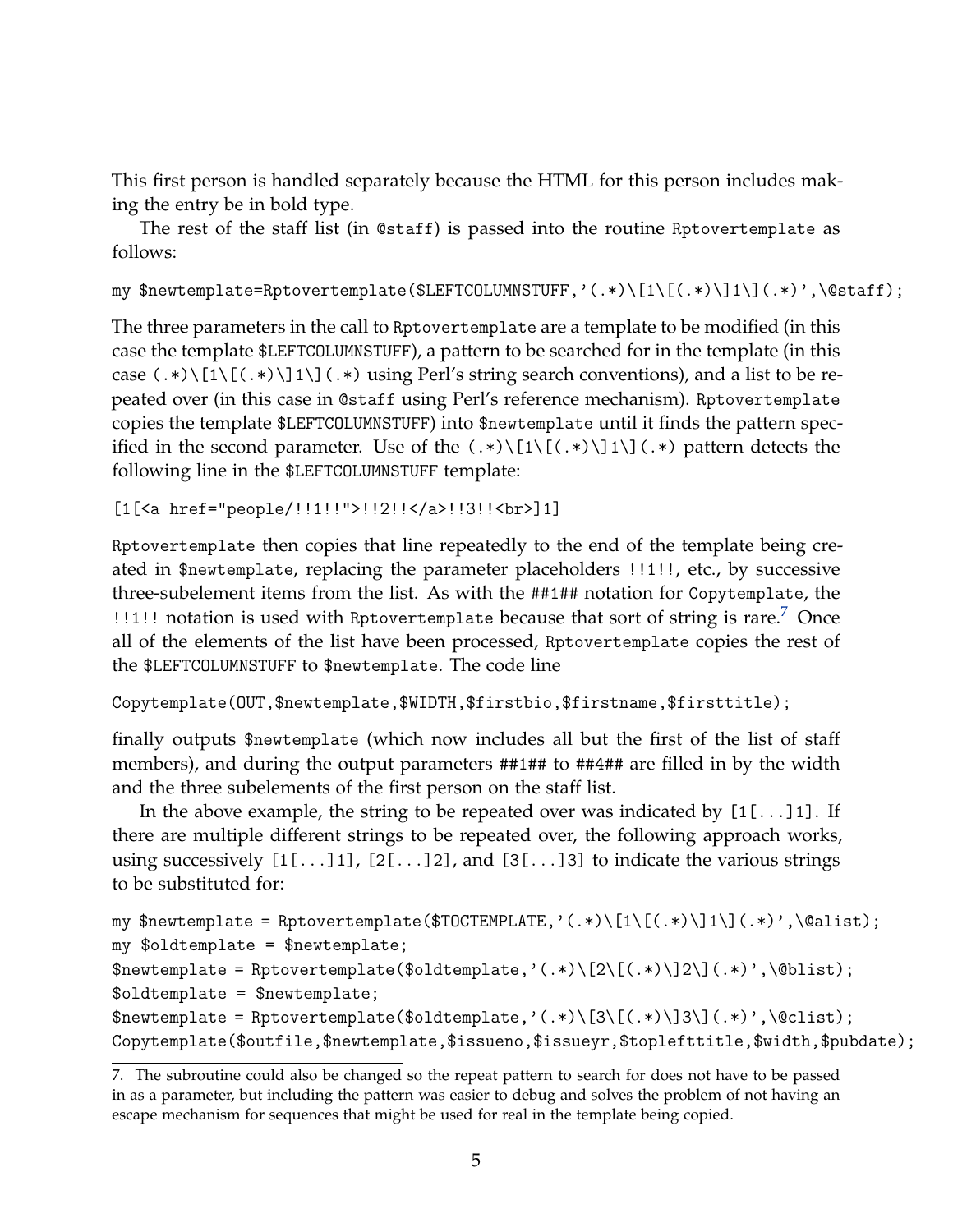First \$newtemplate is created substituting the elements of @alist into the string indicated by [1[...]1] in \$TOCTEMPLATE (the \$TOCTEMPLATE template is shown in Appendix B with results shown at <http://tug.org/pracjourn>). Then that result is processed doing parameter substitutions with the elements of @blist into the string [2[...]2] in the original template (now part of the new template). Then it is done again doing substitutions into the string  $[3[\ldots]3]$  with the elements of @clist. Finally, the resulting template is output with substitutions being made for instances of ##1## through ##5## that occurred originally in \$TOCTEMPLATE and were successively passed along as the final version of \$newtemplate was created.

The three lists were just my way of treating separately the Notices, Articles, and Columns which are separate blocks of HTML in a *PracTEX Journal* issue. I've considered changing Rptovertemplate so I can pass multiple lists to it, but so far I have not thought it worth the bother to try to think through the Perl code for doing that.

My two template routines are very ad hoc and limited in what they can do, but they have been sufficient for my needs as I have written several quite substantial Perl programs.

#### 3 Three additional routines

Also in the file <http://walden-family.com/public/texland/perl-common-code.txt> is the routine Todaysdate. It merely looks up the current day, month, and year in the operating system and prints them in a sensible format. It takes an optional parameter which specifies day-month-year or month-day-year format. Typically I call this routine as a parameter in a call to Copytemplate:

```
Copytemplate(OUT,$FOOTERSTUFF,Todaysdate());
```
Another routines in the common-code file is Preprocessfilelines. It reads an entire file, strips out comments and blank lines, handles continuation lines using the well known backslash convention, and returns all the interesting lines as a list. For instance, if IN is an input file handle, then Preprocessfilelines might be called as follows:

```
my @lines = Preprocessfilelines(IN);
```
The final routine in the common-code file is Andnamestocommanames. This routine takes a string list of names in the BibT<sub>E</sub>X author list format, e.g., "Dave Walden and Karl Berry and Duane Bibby", and turns all but last "and" into a commas, e.g., "Dave Walden, Karl Berry, and Duane Bibby". (The routine does not correctly handle complex cases.)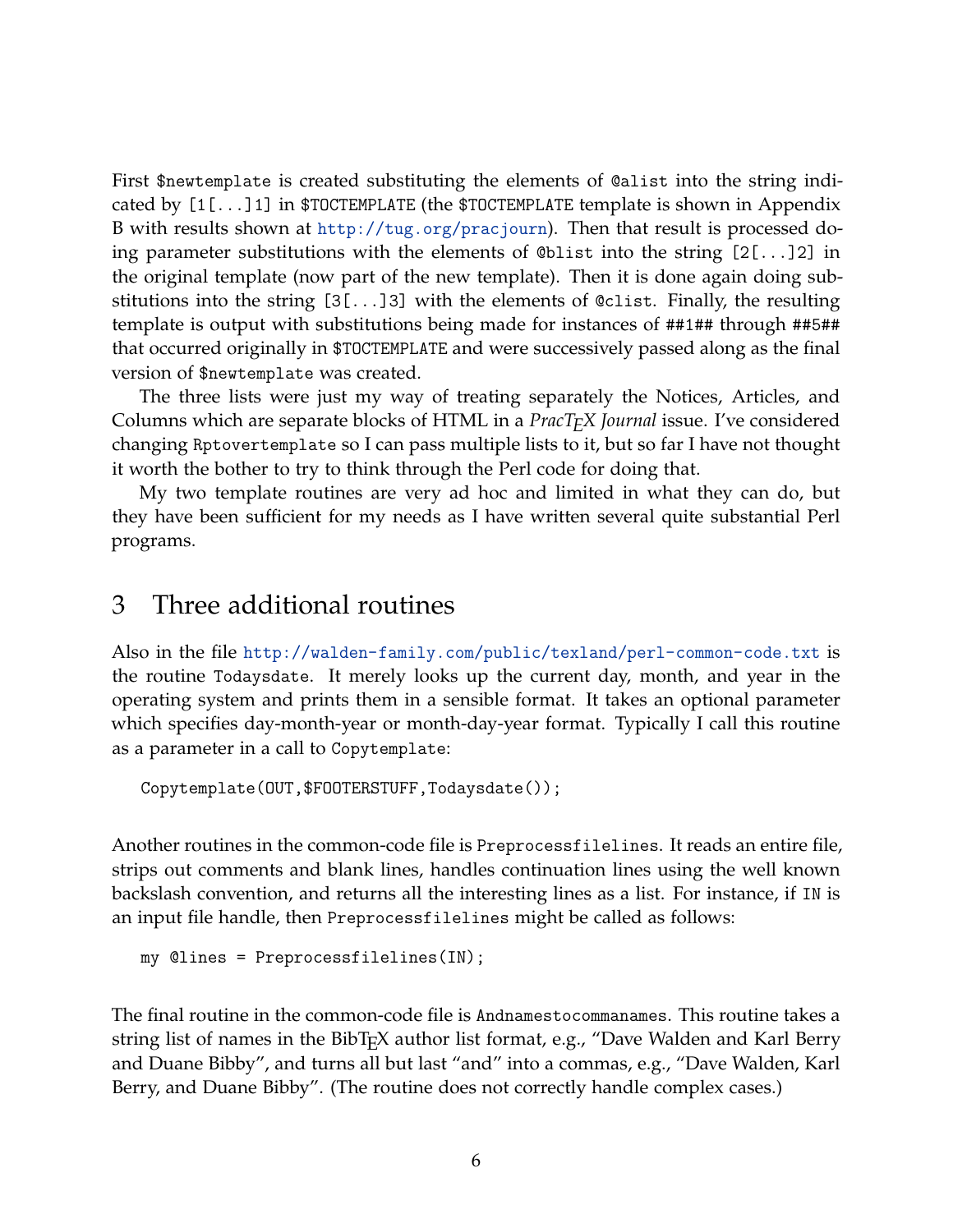### Acknowledgments

Karl Berry answered many questions about Perl as I wrote that first significant program in late 2004 and early 2005. No doubt he also gave me advice about good Perl programming style that I ignored, preferring to pretend I was still programming in Fortran in 1964.

## Appendix 1

```
##1## is $WIDTH as a percent
##2## is filename of bio of first staff member
##3## is person's name of first staff member
##4## is title field of first staff member
# ^^1^^ is file name of bio for rest of staff members
# ^^2^^ is person's name for rest of staff members
# ^^3^^ is title field (more than just title) rest of staff members
$LEFTCOLUMNSTUFF = <<'HTMLTEMPLATE';
<table bgcolor="#ffffcc" width="100%" cellpadding=5 border=0>
<tr>
<td valign="top" width="##1##%" rowspan="2">
p>sh p> The online journal of the TeX Users Group<br>ISSN 1556-6994</b>>
  <hr noshade size=5>
  <b>About <i>The PracTeX Journal</i></b>
  <small><p><a href="info.html">General information</a>
<br><a href="submit.html">Submit an item</a>
<br><a href="stylefiles.html">Download style files</a>
<br><<a href="copyright.html">Copyright</a>
<br><a href="mailto:pracjourn@tug.org">Contact us</a>
<br>>br><a href="http://rss.softwaregarden.com/aboutrss.html">About RSS feeds</a></
<a href="rss/pracjourn_rss.xml"> <img src="rss/pracjourn_xml_lg.gif"></a>
<a href="rss/pracjourn_rss.html"> <img src="rss/pracjourn_html_lg.gif"></a>
\langle/small>
```

```
<hr noshade size=5>
<b>Archives of <i>The PracTeX Journal</i></b>
```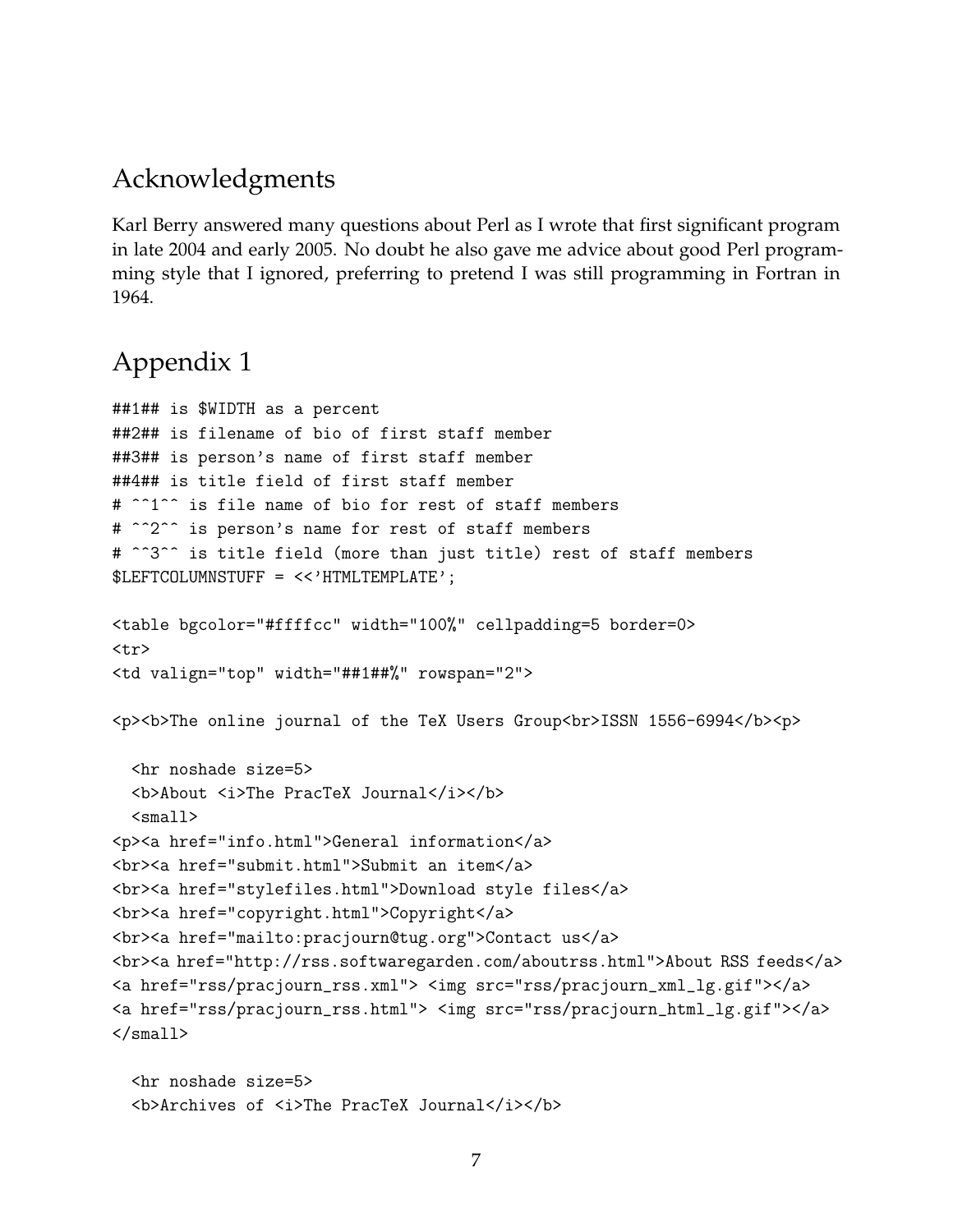```
<small><p><a href="archive.html">Back issues</a>
<br><a href="authorindex/index.html">Author index</a>
<br/>khr><a href="titleindex/index.html">Title index</a>
<br><<a href="pracjourn.bib">BibTeX bibliography</a>
\langle/small\rangle
```

```
<hr noshade size=5>
<p><b>Next issue</b><small><br>
Fall 2010
\braket{br}\times/\text{small}
```

```
<hr noshade size=5>
<p><b>Editorial board</b>
<small>
```

```
<p>
<b><a href="people/##2##">##3##</a>##4##<br></b>
[1[<a href="people/!!1!!">!!2!!</a>!!3!!<br>]1]
```
<p><a href="others.html"><b>Other key people</b></a>

```
<p><a href="helpwanted.html"><b>More key people wanted</b></a>
```
 $\langle$ /small $\rangle$  $\langle t \rangle$ 

HTMLTEMPLATE

## Appendix 2

```
##1## is issue number
##2## is issue year
##3## is what is printed at top: see $ARCHIVEISSUETOPLEFT or $CURRENTISSUETOPLEFT
##4## TOC width
##5## is publication date
#for [1[, [2[, and [3[:
# !!1!! is paperfile
# !!2!! is papertitle
```